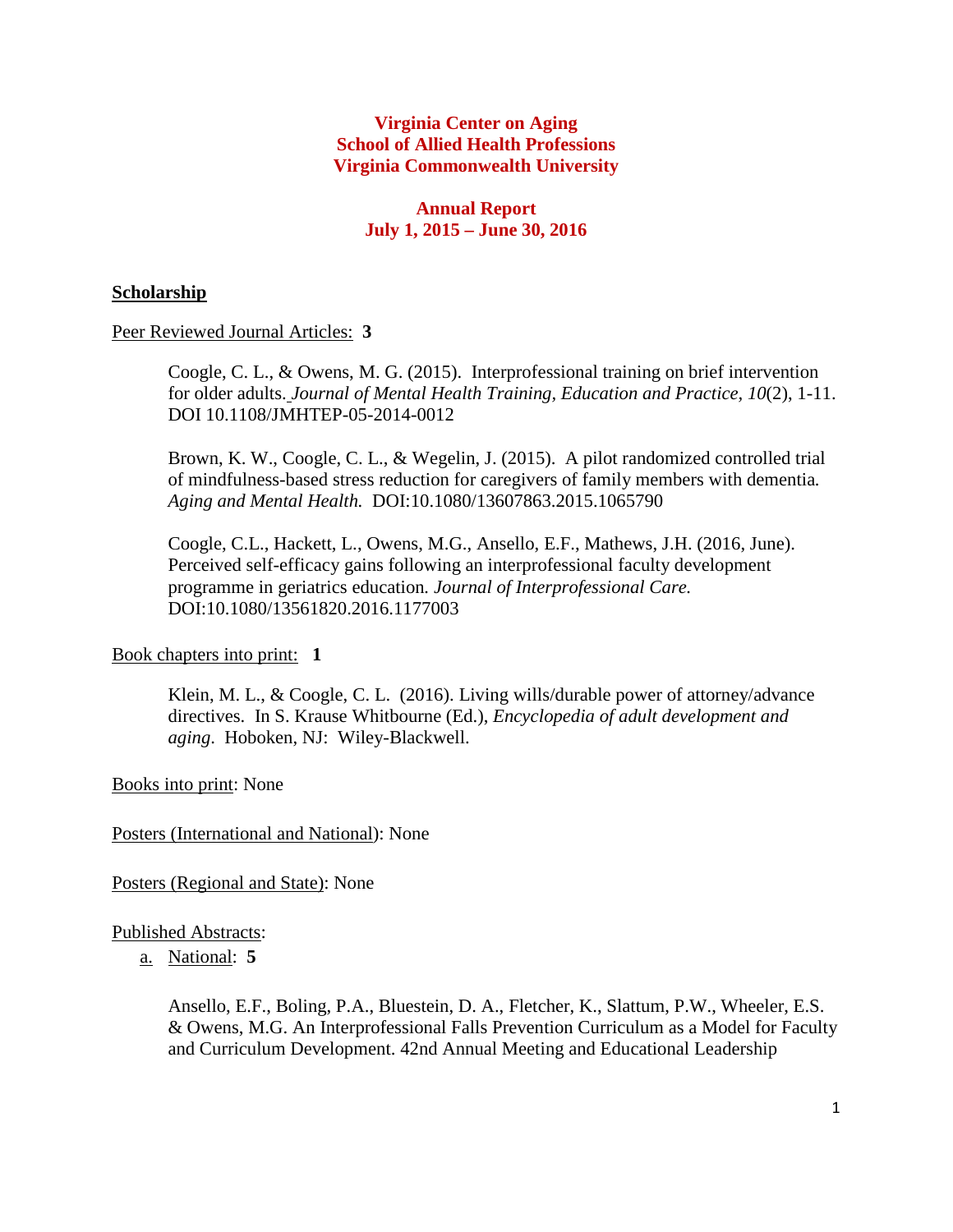Conference of the Association of Gerontology in Higher Education, Long Beach, CA, March 2016.

Coe, A.B., Moczygemba, L.R., Ogbonna, K.C., Slattum, P.W., Parsons, P.L. & Mazmanian, P.E. (2016) Semi-structured Interviews to Identify Problems during Transitions of Care and Reasons for Emergency Department Use in Community-Dwelling Older Adults. Podium presentation at the American Pharmacists Association Annual Meeting and Exposition. Baltimore, MD, March 2016

Segal-Gidan, F., Waters, L.H., Kuperstein, J., Williams, B., Ansello, E.F., & Boling, P. Models for Geriatric Training Using IPE. 42nd Annual Meeting and Educational Leadership Conference of the Association of Gerontology in Higher Education, Long Beach, CA, March 2016.

Waters, L., Ansello, E.F., Holdsworth, J., Arun, O., Misra, S., Devi, T.S., Takahashi, Hills, W., Misra, S. & Devi, T.S. Gerontology and Geriatrics Education around the World: Creating a Palette of Cultural Contexts. 42nd Annual Meeting and Educational Leadership Conference of the Association of Gerontology in Higher Education, Long Beach, CA, March 2016.

Yermakhanova, G., Absattarova, K, Chukmaitov, A.S., Waters L. H., & Ansello, E. F. Developing Educational Leadership in Gerontology: Introducing Competency-based Gerontology Education in Kazakhstan. 42nd Annual Meeting and Educational Leadership Conference of the Association of Gerontology in Higher Education, Long Beach, CA, March 2016.

b. State: **1**

Slattum, P., Bowers, D., & Coogle, C. (2016). *Virginia Alzheimer's and Related Diseases Disorders Commission: Research Related Goals of the Dementia State Plan*. Virginia Brain Rx: A symposium on drug discovery for the brain. Virginia Drug Discovery Consortium. Richmond, VA, May 2016.

Non-peer reviewed publications: **1**

Hong, S. & Coogle, C.L. Violations of the regulations for assisted living facilities in Virginia.

#### Conference Presentations (International and National):

a. National (podium): **5**

Ansello, E.F., Boling, P.A., Bluestein, D. A., Fletcher, K., Slattum, P.W., Wheeler, E.S. & Owens, M.G. An Interprofessional Falls Prevention Curriculum as a Model for Faculty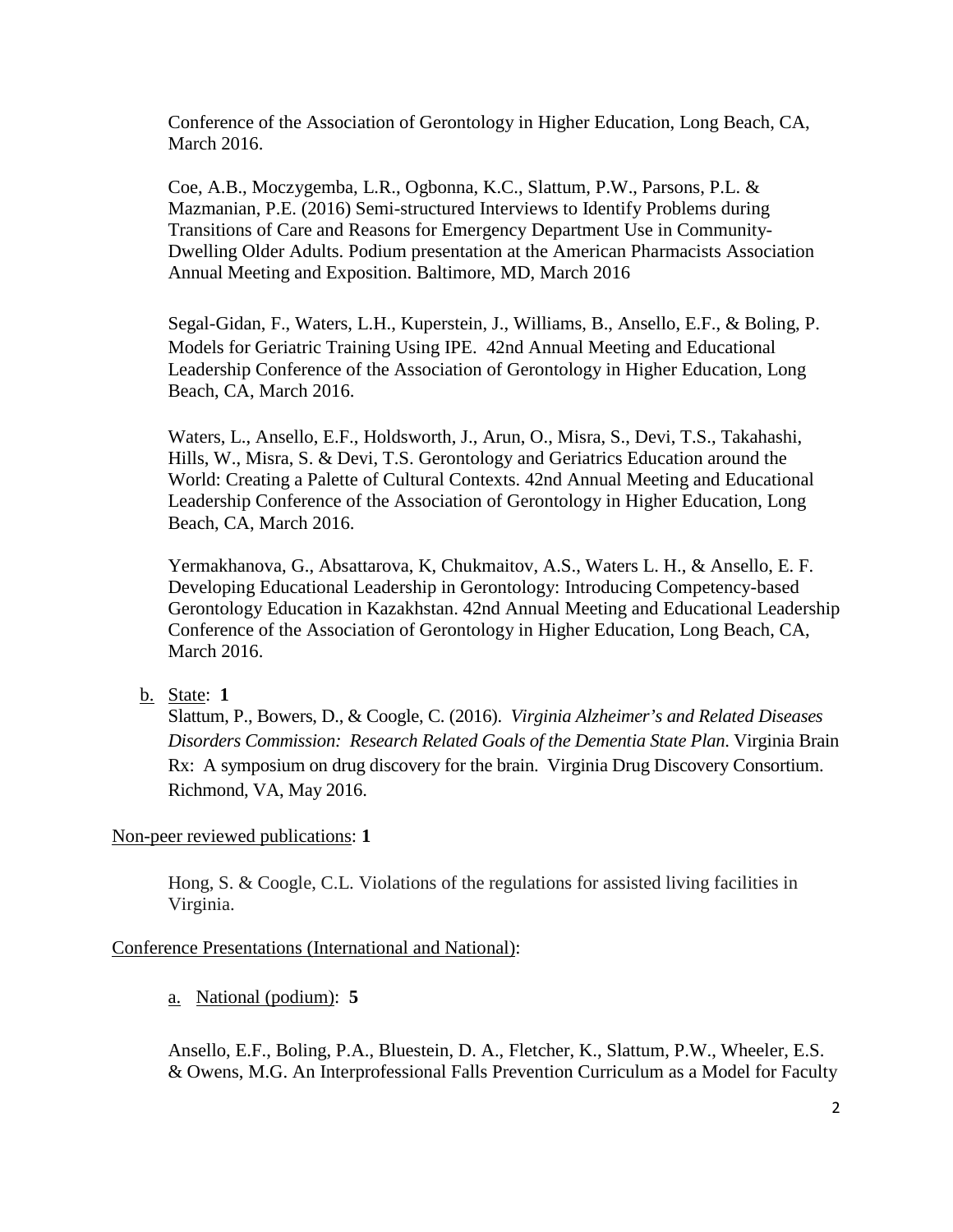and Curriculum Development. 42nd Annual Meeting and Educational Leadership Conference of the Association of Gerontology in Higher Education, Long Beach, CA, March 2016.

Coe, A.B., Moczygemba, L.R., Ogbonna, K.C., Slattum, P.W., Parsons, P.L. & Mazmanian, P.E. (2016) Semi-structured Interviews to Identify Problems during Transitions of Care and Reasons for Emergency Department Use in Community-Dwelling Older Adults. Podium presentation at the American Pharmacists Association Annual Meeting and Exposition. Baltimore, MD, March 2016

Segal-Gidan, F., Waters, L.H., Kuperstein, J., Williams, B., Ansello, E.F., & Boling, P. Models for Geriatric Training Using IPE. 42nd Annual Meeting and Educational Leadership Conference of the Association of Gerontology in Higher Education, Long Beach, CA, March 2016.

Waters, L., Ansello, E.F., Holdsworth, J., Arun, O., Misra, S., Devi, T.S., Takahashi, Hills, W., Misra, S. & Devi, T.S. Gerontology and Geriatrics Education around the World: Creating a Palette of Cultural Contexts. 42nd Annual Meeting and Educational Leadership Conference of the Association of Gerontology in Higher Education, Long Beach, CA, March 2016.

Yermakhanova, G., Absattarova, K, Chukmaitov, A.S., Waters L. H., & Ansello, E. F. Developing Educational Leadership in Gerontology: Introducing Competency-based Gerontology Education in Kazakhstan. 42nd Annual Meeting and Educational Leadership Conference of the Association of Gerontology in Higher Education, Long Beach, CA, March 2016.

### b. Regional and State:

State: **3**

Ansello, E.F. *Lessons from a sequoia grove*. Finding Value in Your Prime Conference, Hanover-Ashland Triad, Ashland, VA April 2016.

Coogle, C. L. *Responsible Case Management for the Substance Exposed Mature Driver: A Healthcare Provider Training.* Invited to moderate this conference for the Virginia Department of Health, June 2016.

Slattum, P., Bowers, D., & Coogle, C. (2016). *Virginia Alzheimer's and Related Diseases Disorders Commission: Research Related Goals of the Dementia State Plan*. Virginia Brain Rx: A symposium on drug discovery for the brain. Virginia Drug Discovery Consortium. Richmond, VA, May 2016.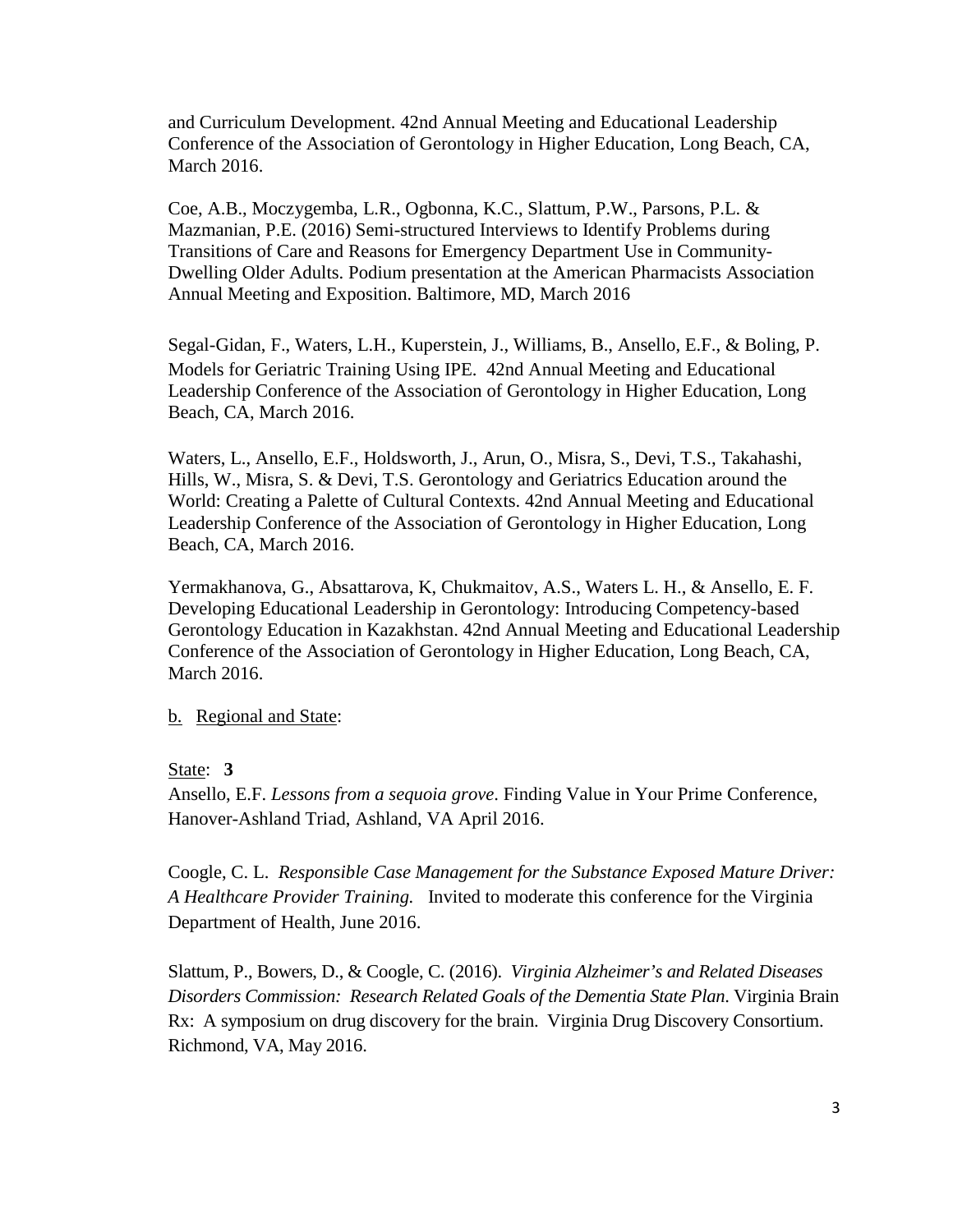### **Development**

New scholarships established: None

New endowed faculty positions established: None

#### **Faculty**

New Hires: **1**

Antoinette B. Coe, PhD, hired 1/25/2016

Faculty Awards: None

Faculty participation in IPE initiatives: **4 programs** Web-based Virtual Case in Geriatrics: Waters 200-Hour Faculty Development Program (interprofessional geriatrics): Ansello, Blake, Coogle, Mathews, Owens, Waters 24-Hour Evidence Based Practice Program in Falls Prevention: Ansello, Blake, Coogle, Mathews, Owens, Waters 1 ½ Hour Interprofessional geriatrics teleconsults (3): Ansello

**Student Success** N/A

### **Community Engagement**

Technical Assistance and Research Translation: **19**

Area Planning and Services Committee on Aging with Lifelong Disabilities (Ansello) Central Virginia Task Force on Domestic Violence in Later Life (Kupstas, O'Hara, Young) Chesterfield Adult Abuse Task Force Multidisciplinary Team (O'Hara) Chesterfield Council on Aging (Ansello) Chesterfield Domestic Violence Task Force (O'Hara) Diocese of Richmond Housing Corporation (Ansello) I-CAN! Accessibility Project, Partnership for People with Disabilities (O'Hara) Lindsay Institute for Innovations in Caregiving (Ansello) Richmond Multidisciplinary Team Addressing Abuse in Later Life (O'Hara) SeniorNavigator.com (Ansello) TEAM Henrico, Multidisciplinary Team Addressing Abuse in Later Life (O'Hara) Virginia Geriatrics Society (Ansello, Coogle, Mathews, Waters)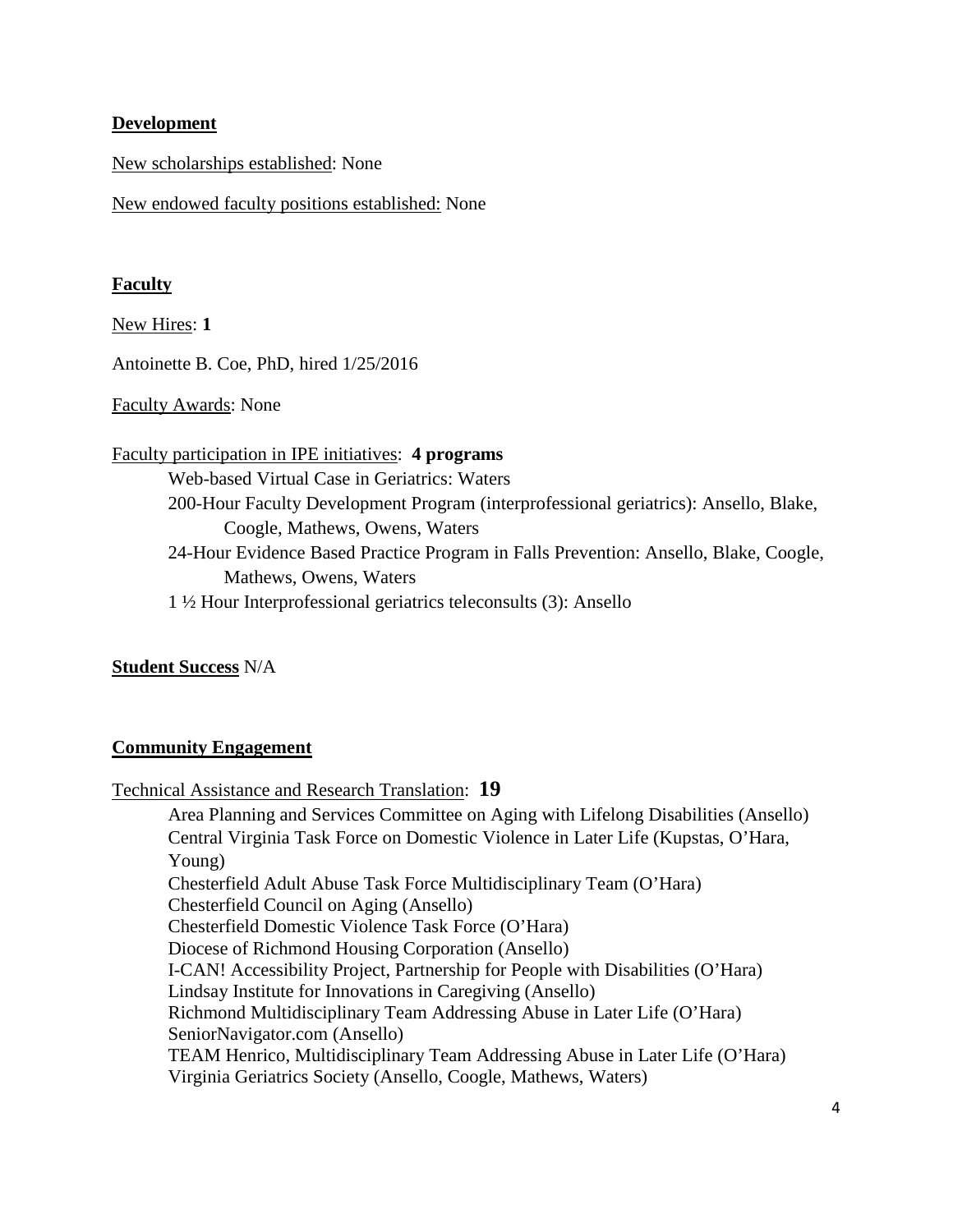Virginia Coalition for the Prevention of Elder Abuse (O'Hara) Virginia Department of Criminal Justice Services (Kupstas, O'Hara, and Young) Virginia Department of Social Services, Domestic Violence Action Team (O'Hara) Virginia Quality Healthcare Network (Ansello) Virginia Sexual and Domestic Violence Action Alliance (O'Hara) Virginia Sheriffs Association (Kupstas and Young) Virginia Victim Rights Coordinating Council (Young)

Student involvement in community outreach programs: N/A

### **Service**

#### Faculty service on editorial boards: **10**

Editorial Board*, Gerontology and Geriatrics Education* (Coogle) Editorial Board *Journal of Applied Gerontology* (Coogle) Editorial Board *Journal of Elder Abuse and Neglect* (Kupstas) Editorial Board, *Journal of Policy and Practice in Intellectual Disabilities* (Ansello) Editorial Board, *The Gerontologist* (Coogle) Editorial Board, *Gerontology and Geriatric Medicine* (Coogle) Reviewer, *International Journal of Geriatric Psychiatry* (Coogle) Reviewer, *Journal of Cross-Cultural Gerontology* (Ansello) Reviewer, *Journal of the American Pharmacists Association* (Coogle) Reviewer, PLOS ONE (Coogle)

#### Faculty service in national or regional professional leadership:

#### National: **9**

Association for Gerontology in Higher Education, Fellows Committee (Ansello) Association for Gerontology in Higher Education, Geriatric Education Committee (Ansello)

Association for Gerontology in Higher Education, Global Aging Committee (Ansello) Association for Gerontology in Higher Education, K-12 Committee (Ansello) Association for Gerontology in Higher Education, Past Presidents Committee (Ansello) Association for Gerontology in Higher Education, Advancement Committee (Waters) Association for Gerontology in Higher Education, Faculty Development Committee (Waters)

Association for Gerontology in Higher Education, Publication Committee (Waters) National Association for Geriatric Education/National Association for Geriatric

Education Centers (NAGE/NAGEC), Treasurer and Executive Committee (Waters)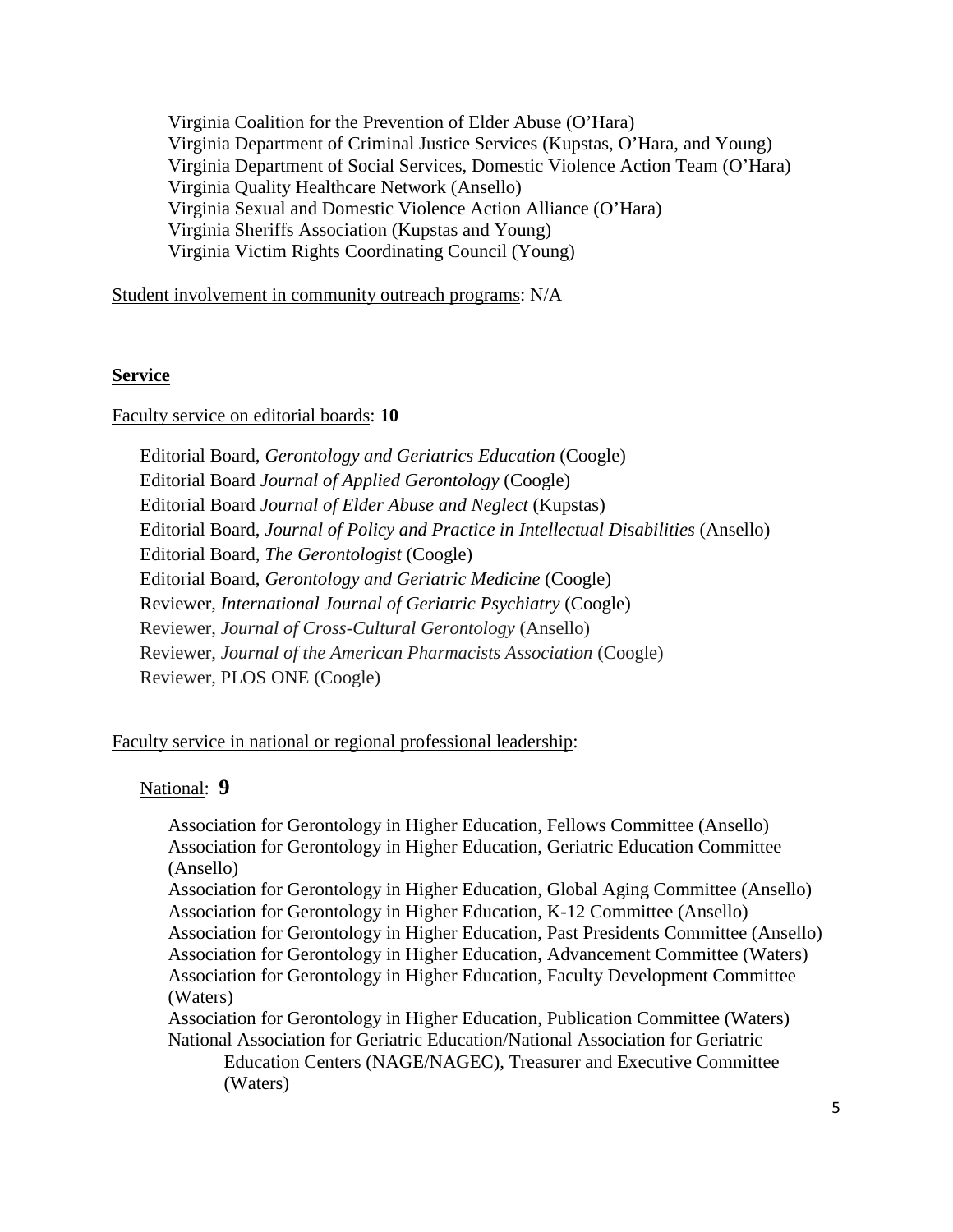## Regional: **4**

Southern Gerontological Society, Council of Presidents (Ansello) Southern Gerontological Society, Council of Presidents (Coogle) Southern Gerontological Society Publications Committee Chair (Coogle) Southern Gerontological Society, Publications Committee (Mathews)

Faculty Service in other professional activities:

# State: **8**

Alzheimer's Disease and Related Disorders Commission, Data and Research Workgroup (Coogle)

Alcohol and Aging Awareness Group (Coogle)

Area Planning and Services Committee on Aging with Lifelong Disabilities (Ansello) Diocese of Richmond Housing Corporation (Ansello)

Lindsay Institute for Innovations in Caregiving (Ansello)

Virginia Coalition for the Prevention of Elder Abuse, President (O'Hara)

Virginia Department of Motor Vehicles, Mature Driver Study, Stakeholders

Group, Drivers Licensing Committee, and Outreach and Education Committee (Waters)

Virginia Department of Social Services, Office of Family Violence, grant review committee (O'Hara)

Faculty Service in Community-Focused Training Projects: **3**

- 1) The Central Virginia Task Force on Domestic Violence in Later Life Project This project (O'Hara and Kupstas) is funded through the Virginia Services, Training, Officers, Prosecution (V- STOP) Violence Against Women grant program, Virginia Department of Criminal Justice Services. Our Task Force work included:
	- Facilitated four meetings of Central Virginia Task Force on Domestic Violence in Later Life (CVTFDVLL).
	- Participated in meetings in each of the localities in the project service area, I including Chesterfield (Domestic Violence Task Force, Domestic Violence Coordinated Response Team, and Adult Services Work Group), Henrico (TEAM Henrico steering committee - Henrico Police DV coordinator, Safe Harbor community organizer, APS supervisor) and Richmond (Multidisciplinary Team – prosecutor, police, APS). Attended meetings of the regional Metro Richmond Sexual and Domestic Violence Coordinating Council.
	- Served as Team Organizer, facilitator, and technical assistance provider for the Metro Richmond Adult Fatality Review Team (MRAFRT), which was formed pursuant to Section 32.1-283.6 of the Code of Virginia. The purpose of adult fatality review is to take a thoughtful, nonjudgmental look at the events leading up to a death related to abuse, neglect or exploitation of a vulnerable or elder adult. Fatality review engages the agencies, organizations and systems that provide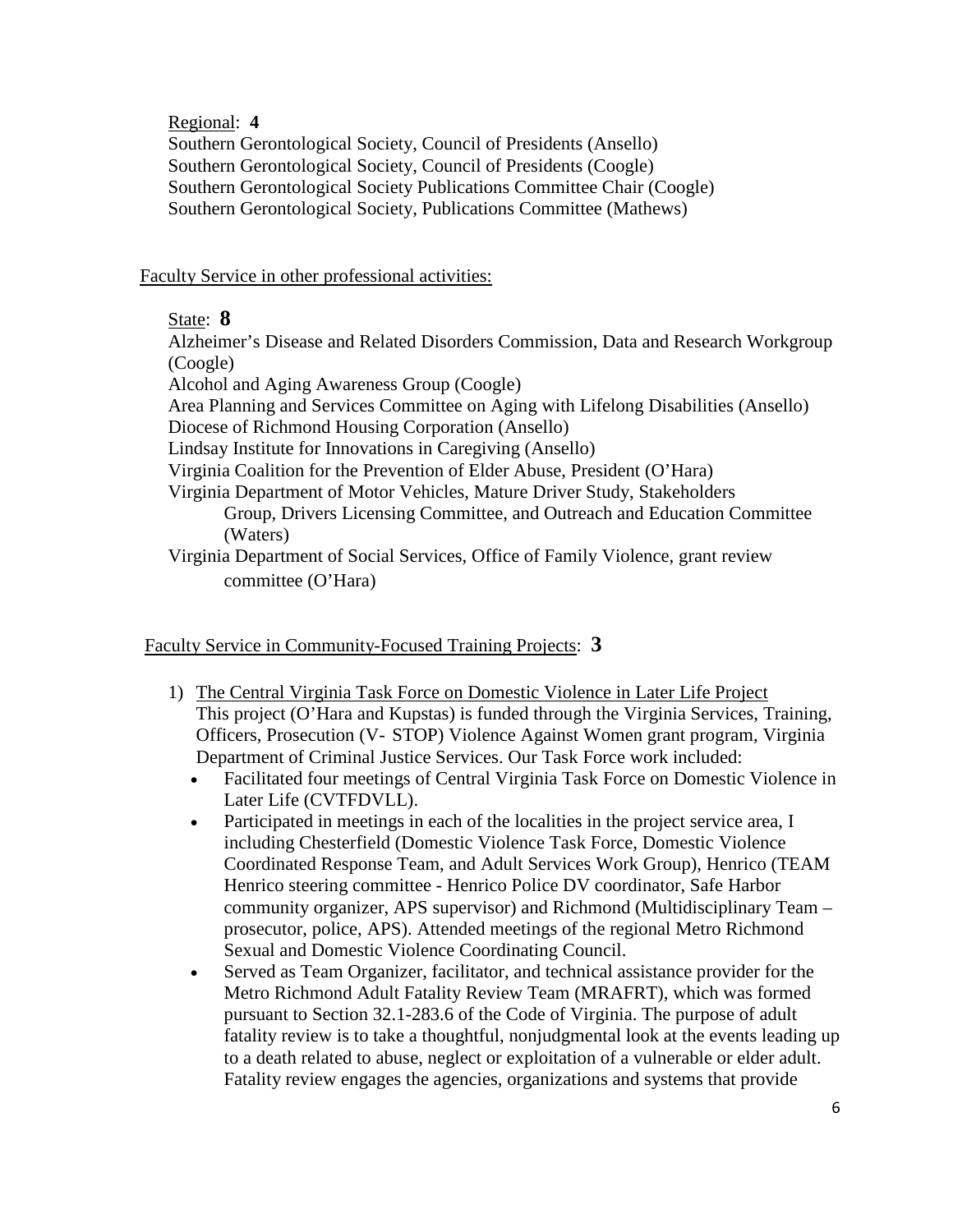services to victims and perpetrators in a process designed to identify and resolve gaps in our response to these problems. MRAFRT is comprised of members from Richmond City and the counties of Chesterfield, Hanover, and Henrico. Agencies represented include Office of the Commonwealth Attorney, Police, Fire & Emergency Medical Services, units of Adult Protective Services, and the local area agency on aging.

- Conducted seven trainings for agencies in Chesterfield, Henrico and Richmond; participation was 123 professionals. These included training for 43 Chesterfield County 911 operators, which was co-facilitated by the Police Department's Domestic Violence Coordinator.
- 2) The Family Abuse Project

 The Family Violence Project (O'Hara and Kupstas) is funded through the Virginia Domestic Violence Victim Fund, Virginia Department of Criminal Justice Services. It provides training to criminal justice professionals and service providers, facilitates interagency collaboration, and fosters a coordinated community response to abuse in later life. Project activities included:

- Conducted one training on abuse in later life for: Project Hope Quin Rivers staff.
- Presented *Hiding in Plain Sight: Recognizing & Responding to Abuse in Later Life* at the Virginia Governor's Conference on Aging, which reported an attendance of nearly 400.
- Regional, quarterly meetings with VCoA, Virginia Department of Social Services, Virginia Sexual and Domestic Action Alliance, and Department of Criminal Justice's Sexual Assault Services Advisory Group. **Consultations**
- Family and Children's Trust Fund, Executive Director, Nicole Poulin.
- Office of the Executive Secretary, Supreme Court of Virginia, consulted in the creation of a workshop offered at the annual Circuit Court Judges Conference and attended the conference, titled: *Falling Through the Cracks: How Elder Abuse is Missed and the Role of Judicial Leadership in Improving Prevention and Response*.

Product Development

- Produced region specific resource materials, including information related to local domestic and sexual violence programs and local area agencies on aging. This was compiled for Circuit Court Judges attending a workshop titled *Falling through the Cracks: How Elder Abuse is Missed and the Role of Judicial Leadership in Improving Prevention and Response*, as part of the larger annual statewide conference.
- 3) Virginia Elder Justice Training and Services Project

 This training and interprofessional collaboration project (Kupstas and Young) focuses on Southwest Virginia is led by VCoA and the Virginia Department on Aging and Rehabilitative Services. Southwest Virginia partners include Abuse Alternatives, Inc., City of Bristol Department of Social Services, City of Bristol Office of the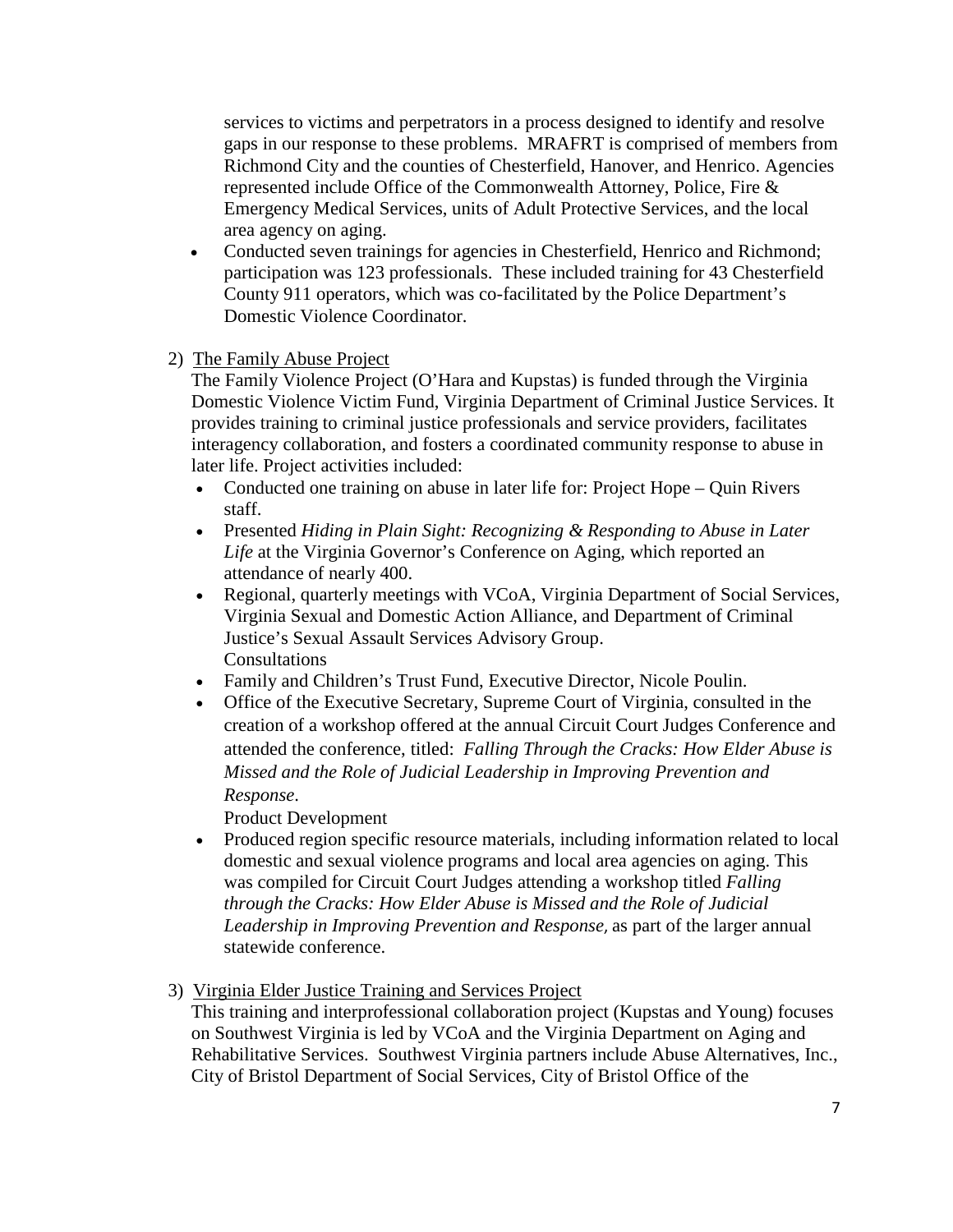Commonwealth's Attorney, City of Bristol Police Department, Crisis Center, Inc., District Three Governmental Cooperative, Washington County Department of Social Services, Washington County Office of the Commonwealth's Attorney, and Washington County Sheriff's Office. Statewide partners include Virginia Association of Chiefs of Police, Virginia Commonwealth's Attorneys' Services Council, Virginia Department of Social Services, Virginia Network for Victims and Witnesses of Crime, Inc., Virginia Office of the Attorney General, Virginia Sexual and Domestic Violence Action Alliance, and Virginia Sheriffs' Association. Project activities included:

**Trainings** 

- Two judges attended a National Judicial Training on *Enhancing Judicial Skills in Elder Abuse Cases*. (8/23-26/15)
- One prosecutor attended *National Institute on the Prosecution of Elder Abuse* training (11/10-13/15)

Coordinated Community Response

- Attended the local Coordinated Community Response for Sexual and Domestic Violence Team meetings in Abingdon quarterly
- Attended and served as secretary for the local meetings of a Coordinated Community Response Team subcommittee for Abuse in Later Life. These meetings are held immediately following to the Coordinated Community Response for Sexual and Domestic Violence Team meetings in Abingdon.

Project Management

- Organized and facilitated one meeting of statewide and local project partners by site-to-site video-conference using VCU and Southwest Virginia Higher Education Center facilities.
- Assisted the Coordinated Community Response Team subcommittee for Abuse in Later Life in establishing officers and a formalized committee structure
- Twice led the Coordinated Community Response Team subcommittee for Abuse in Later Life in discussion of policies and procedures to improve victim safety and areas of needed improvement using the NCALL self-assessment tools
- Participated in conference call with NCALL representatives

Other Interprofessional Activities

- Attended the National Adult Protective Services Association Conference (9/29/15-10/2/15)
- Participated in the Central Virginia Task Force on Domestic Violence in Later Life
- Participated in the Virginia Victim Rights Coordinating Council
- Attended Spring 2016 VCU Staff Professional Development Conference